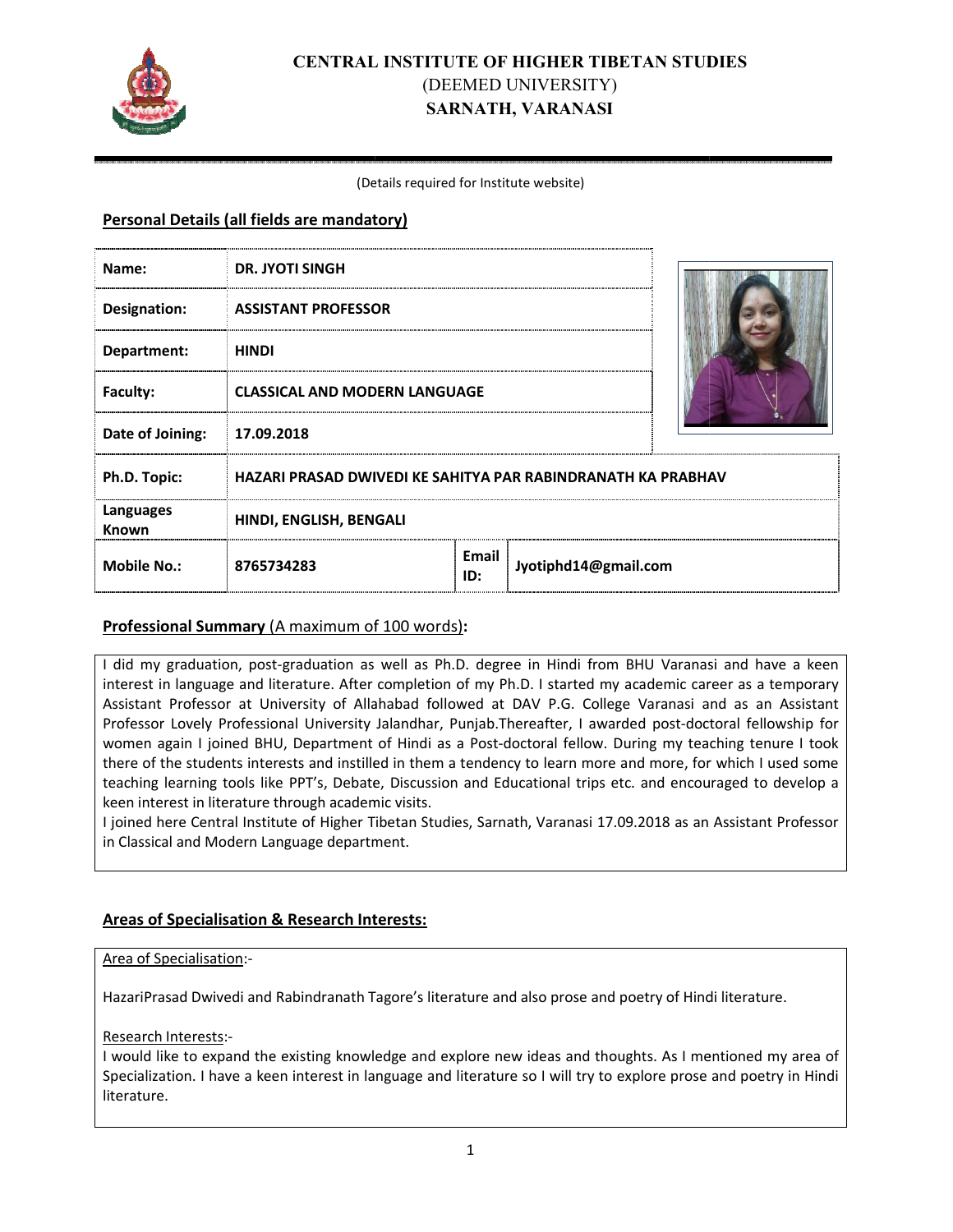# **Teaching Experience:**

- 1. Teaching as a PDF, for 3 years at Department of Hindi, Arts faculty. BHU (2015-2018)
- 2. Teaching as an Assistant Professor 1 year at Dept. of Hindi Lovely Professional University, Jalandhar, Punjab (2014-2015)
- 3. Teaching as a Guest faculty D.A.V.P.G. College B.H.U. in 2013-2014 1 Year.
- 4. Teaching as a Guest Faculty, Dept. of Hindi Allahabad University in 2011-2012.

### **Research Projects, On-going/ completed:**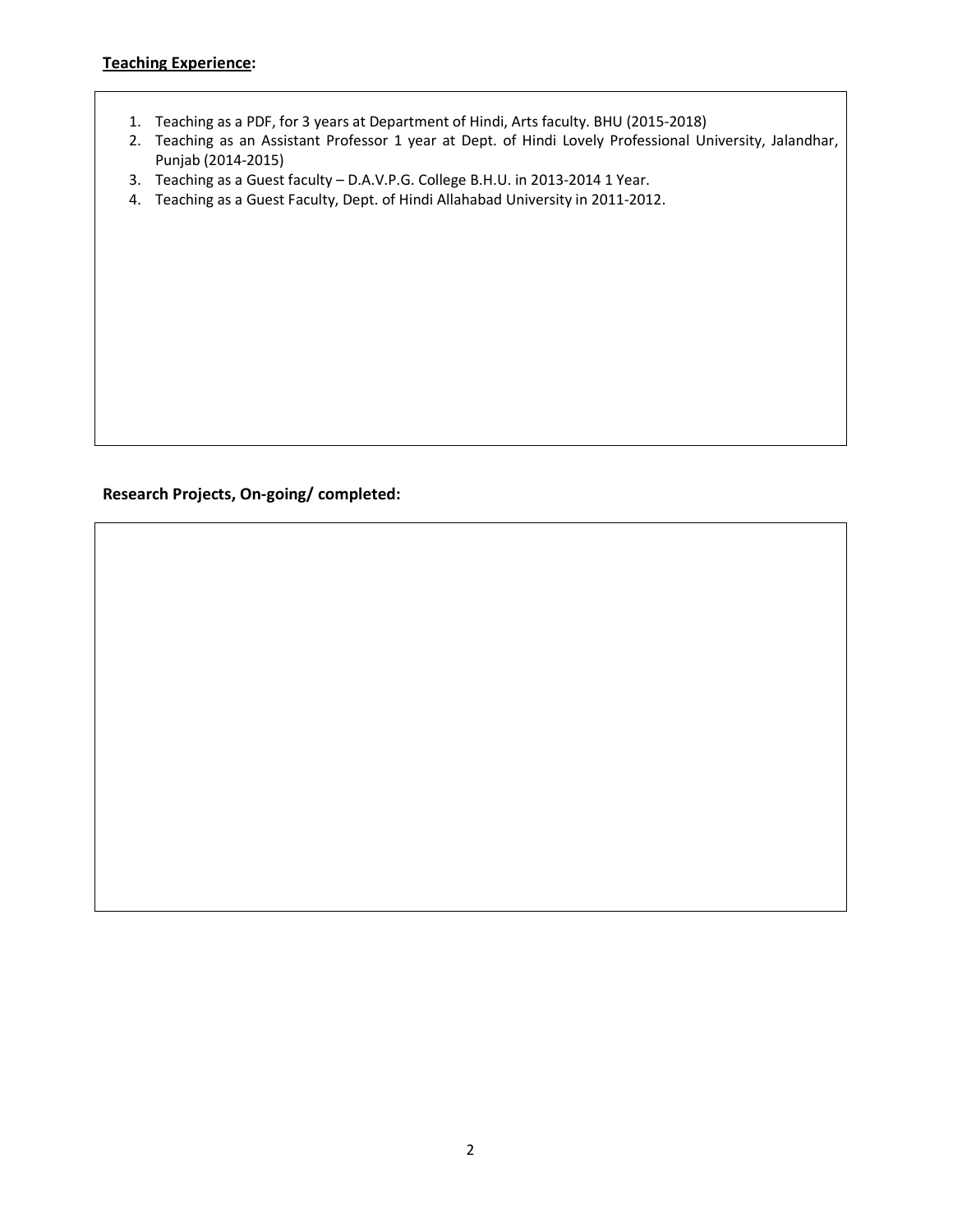# **Publications:**

#### **Published Book-**

1. Acharya Hazari Prasad DwivedikeSahitya par Gurudev Rabindranath kaPrabhav Publish- RakaPrakashan Allahabad Edition 2013, ISBN-978-93-82182-23-8.

#### **Under Publication**

1. "Bhawani Prasad Mishra SwapnSangarshEvamSrijan" ,Edited by Jyoti Singh,AdyaPrakashan,Darpan Circle,MemnagarAhamdabad, ISBN-978-81-927456-2-6.

### **Chapter in Book-**

- 1. "Acharya HazariPrasad DwivediKi SanskritikChetana" in edited book "Hindi SahityameinBhartiyaSanskritiPunarkhoj" edited buAmbeyKumari. Published by – Progressive Book Center Varanasi. ISBN. No.-0978-81-85997-33-0, Year-2018.
- 2. "Rabindranath Ki KahaniPatniKaPatra: Stree Ki SachhiPahchan"in edited book "StreeduniyaSamsamyikSarokar, edited by Rekha Rani &Priyadarshini Published by SwarajPrakashan New Delhi. ISBN. No.-978-93-88891-55-4, Year-2019
- 3. Chapter-'Gora:PathAurSandesh',Book- Upanyaas: MulyankanKeNayeAayaam, Edited- Prabhakar Singh Asst. Professor B.H.U.Varanasi. ISBN: 81-85997-11-X, Published by Progressive Book Centre Varanasi.Page-333-339.
- 4. Chapter-Swami VivekanandkiDristi Mein BhartiyaNari,Book-Swami Vivekananda's Contribution to India, Publish by (R.K.A.A) Pilgrims publishing 2017 ISBN -978-93-5076-168-7 Page-237-239.

#### **Published Articles**-

- 1. Ramcharitmanas me MulyaDristi, Parmita Research journal ISSN No-0974-6129 July-September 2017,page-23-25 UGC Approved No-49362
- 2. RangbhoomiAur Gora kaTulnatmakAdhayayan :Sophiyaaur Gora keSandarbh me. Asian Journal of Advance studies, International research Journal, ISSN. 2395-4965, Vol.3, No. 3, July-Sep.2017, Page. 73-78, U.G.C. reg. No. 1305/2014-15 UGC Approved no 48654
- 3. 'TamasSampradayiktaAurUpniveshvaad' Current Journal International Research.Journal. , ISSN No.2348- 6228, Vol.3 no.12, Oct.-Dec.2016, Page-20-24.U.G.C. Reg.No. 206 UGC Approved no 42685
- 4. 'NakhunKyonBadhten Hain: DwivedijikaManavataVimarsh' ShodhHastakshep International Research Journal ISSN No.2231-4644,Vol.6 no.11 Jan-June 2016 ,Page-67-70, U.G.C. Reg.No.1870/2010-11 UGC Approved no 47304
- 5. 'SurdaskiPrarthanaaur Rabindranath' Hindustani Patrika ISSN-NO-0378-391X Part-75 No.2.Page-123- 128, U.G.C. Reg.No.45090
- 6. 'Rabindranath KaSangeetPremVikshaaShodhPatrika ISSN no 0975-3788 no.9 July- Dec 2013.Page-7-8, U.G.C. Reg.No.41682
- 7. 'Hazari Prasad DwivedikeKalidasaur Rabindranath kaSakshya' Hindustani Patrika ISSN-NO-0378-391X July-Sep 2013 No-3 Part-74. Page-79-87, U.G.C. Reg.No.45090
- 8. BarbhattkiAtmkathaDwivedijikaUdattManavvadVikshaaShodhPatrika ISSN no 0975-3788 Jan-Jun 2013.No.7-8 Page-113-115, U.G.C. Reg.No.41682
- 9. Adhunik Hindi Sahitya par Rabindranath Thakur kaPrabhav' IspatikashodhPatrika ISSN no 2231- 4806 January-jun 2011 Page no- 207-215 (Jamshedpur).Page-207-215 UGC Approved no 41512
- 10. KavyerUpekshita' VikshaaShodhPatrika ISSN no 0975-3788 January-December 2010 Page no-81-82 (Varanasi) No.3-4, U.G.C. Reg.No.41682
- 11. Gora EkMahakavyatmakVivechan' VikshaaShodhPatrika ISSN no 0975-3788, July December 2009 Page no 120-124 (Varanasi) No.2, U.G.C. Reg.No.41682
- 12. 'Hindi Sahitya me Dalit Chetna- Hindi SahityaEkVimarsh Page- 55 Sponsered by UGC, Vasant KanyaMahavidyalaya Varanasi- Dr.Suman Jain, Dr.Niharika Lal, First Edition- 2006
- 13. 'SahityaaurPrakriti' NagariPatrika, 15 March-15 April 2005 NagariPracharini Sabha, Varanasi page- 30.